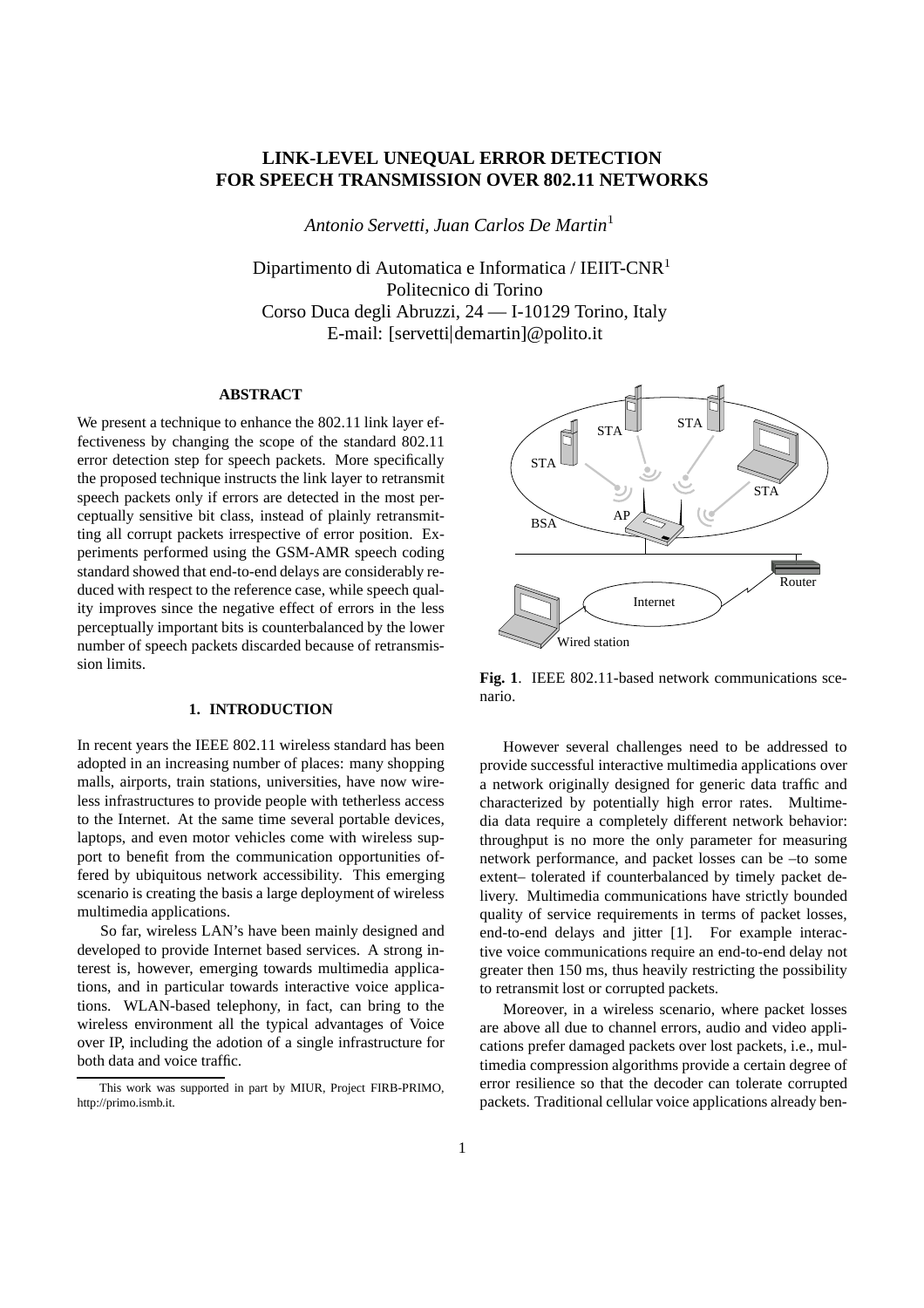efit from Unequal Error Protection (UEP) schemes: speech data bits are classified by their importance in different groups and only the most valuable ones are protected by Forward Error Correction codes [2]. Current WLAN's protocols do not support this characteristic and packet containing only a small part of corrupted data are often discarded.

In this paper we propose to modify the link layer of IEEE 802.11 networks to better support voice communications allowing partially corrupted packets to be forwarded (and not discarded) without requiring additional retransmissions. IEEE 802.11 MAC layer provides a checksum to prevent forwarding of erroneous frames, if a bit or more are corrupted the packet is discarded and the sender will retransmit the data until a maximum retransmission limit is reached [3]. Since speech data bits are known to have different perceptual importance, they can be packed in sensitivity order and a checksum can be applied only to the most important subset. Partial checksum will prevent useful frames to be dropped and will reduce the number of retransmissions, thus reducing the network load and delay when the error probability is high.

Previous work addressed the problem of multimedia transmission over lossy networks suggesting to apply partial checksums to the UDP transport protocol [4]: if the packet is received with errors, it is delivered to the application only if the checksummed bits are correct, otherwise the packet is dropped. This solution manages to preserve useful data for use by the application layer, but even higher gains can be achieved if the idea is implemented at the link layer (as already mentioned in [5]): hop–by–hop retransmission, in the case of wrong checksum, is very fast, and the delivery of an "acceptable" packet can be pursued with lower delay.

The paper is organized as follows. In Section 2, we introduce the wireless Voice over IP scenario and the used speech coder. In Section 3, we describe the proposed partial checksum scheme. Results and conclusions are presented in Section 4 and 5, respectively.

### **2. VOICE COMMUNICATIONS OVER 802.11 WLAN'S**

Voice over IP over wireless packet networks is becoming increasingly attractive. However two-way conversational applications are characterized by stringent requirements on end-to-end delay and packet losses can not increase too much to prevent significant perceptual degradation.

The WLAN environment is quite challenging on two counts: the wireless link is inherently noisy, due to fading and interference; the contention-based Medium Access Control (MAC) layer and the retransmission-based error control scheme may introduce strong delays.

Efficient WLAN-based telephony systems must thus be designed carefully to overcome the difficulties of the environment if toll quality service is to be delivered.

### **2.1. IEEE 802.11 Wireless LAN's**

Users may conveniently access the Internet via Wireless LAN technology. Bridging functionality is provided by access points that interconnect wireless nodes to the wired infrastructure, i.e. the IEEE 802.11 WLAN in infrastructure mode.

The IEEE 802.11b physical layer describes a Direct Sequence Spread Spectrum (DSSS) system with an 11 Mbps bit-rate [3]. The MAC sublayer is responsible for the channel allocation procedures, frame formatting, error checking, fragmentation and reassembly. The fundamental transmission medium defined to support asynchronous data transfer on a best effort basis is called Distributed Coordination Function (DCF). It operates in a contention mode requiring all stations to contend for access to the channel for each packet transmitted. Contention services promote fair access to the channel for all stations.

In the IEEE 802.11 MAC, each data-type frame consists of the following basic components: a MAC header, a variable length information frame body, and a Frame Check Sequence (FCS). This last field is a 32-bit checksum used to verify the integrity of the data-unit. Upon packet transmission the destination station compares the packet FCS with a new one computed over all the received MAC bits. Only if all the bits are correct the two FCS's match each other and the packet is positively acknowledged by sending an ACK frame back to the source station. When, after a network error, an ACK is not received, the source station contends again for the channel to transmit the unacknowledged packet and, in case of further error, retries until a maximum retry limit is reached.

### **2.2. The GSM AMR-WB Speech Coding Standard**

The GSM Adaptive Multi-Rate Wideband (AMR-WB) standard [6] is a state-of-the-art ACELP coder with 9 modes operating at bitrates from 6.6 kb/s to 23.85 kb/s. The coder modes are integrated in a common structure, where the bitrate scalability is obtained by adjusting the quantization schemes for the different parameters. The frame size is 20 ms, consisting of 4 sub-frames of 5 ms each.

Before transmission the speech encoder output bits are ordered according to their subjective importance. The reordered bits are further divided into three classes according to their importance: Class A, Class B, and Class C [2]. Class A contains the bits most sensitive to errors and any error in these bits typically results in a corrupted speech frame which should not be decoded without applying appropriate error concealment. Class B and C contain bits where increasing error rates gradually reduce the speech quality, but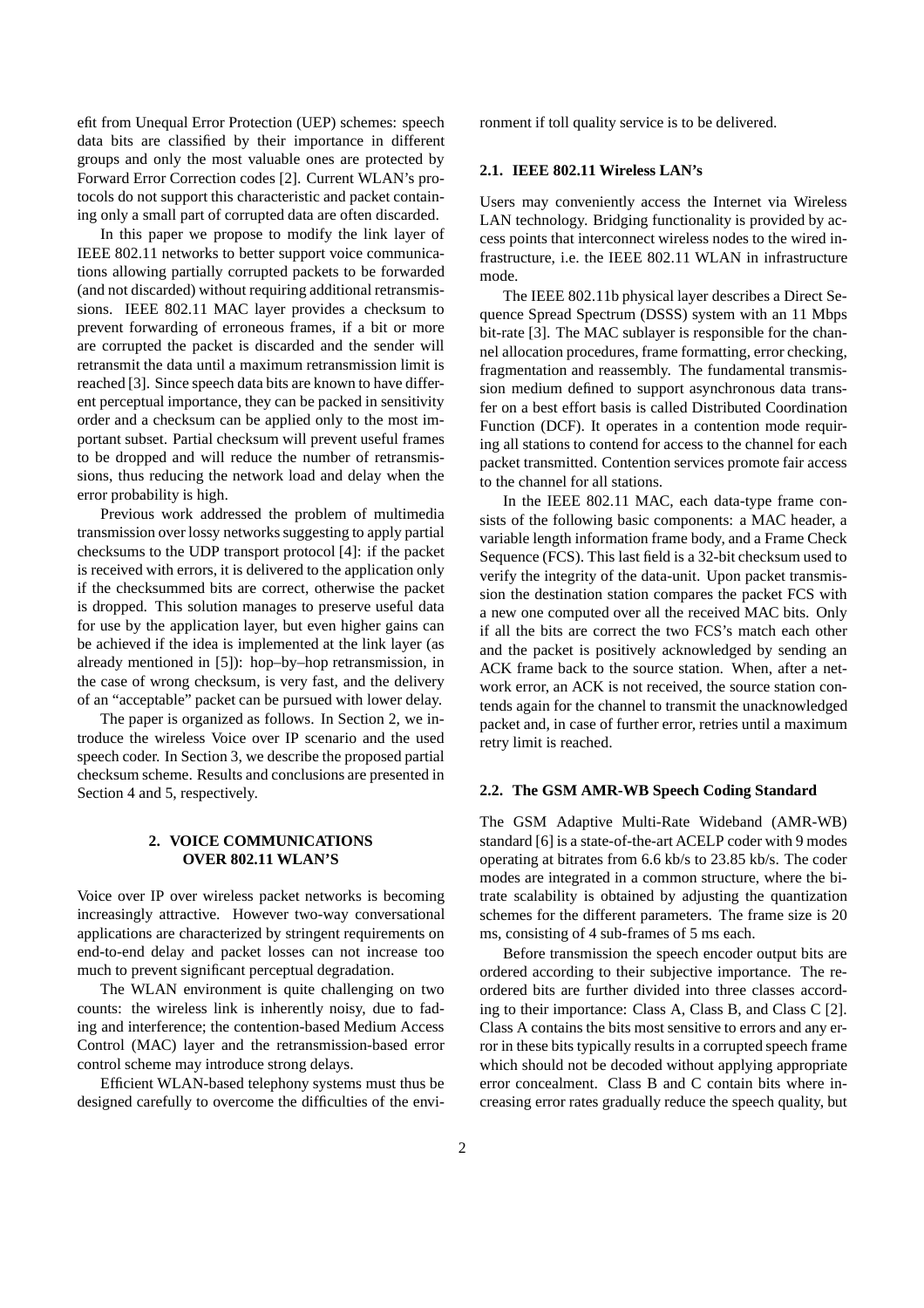decoding of an erroneous speech frame is usually possible without annoying artifacts.

### **3. PARTIAL CHECKSUM PROTECTION FOR WIRELESS REAL-TIME MULTIMEDIA**

Modern multimedia applications and coding standards can often deal with corrupted frames better than with lost ones. Error resilience and sophisticated error concealment techniques, in fact, can hide quite well the perceptual effect of a limited number of erroneous bits.

In wireless scenarios multimedia communications heavily suffer from the error prone nature of the radio channel. Bit error rates as bad as  $10^{-1}$  can be experienced depending on the environment, moving speed, and interfering traffic. IEEE 802.11 protocol standard implementations prevent erroneous packets to be forwarded to the next hop or to be received by the application. Checksums on the MAC and on the UDP data units force corrupted packets to be dropped wherever the bit errors occur. Since multimedia data bits have a different error sensitivity and some errors can be tolerated or concealed more than others, a new protocol stack would be advisable to reduce or avoid unnecessary packet discarding when only unimportant bits are affected.

A modified version of UDP, called UDP Lite [4], proposes a partial checksum on the UDP data unit to protect only the UDP header and the sensitive part of the payload. If an error occurs in the checksummed bits, the receiver should drop the packet, otherwise it is passed to the application. The UDP lite header is the same as the UDP header except for the (redundant) UDP length field that has been replaced by the UDP Lite coverage field, where the sending application can specify how many bytes, starting from the first byte of the header, are sensitive to errors. Using this feature the application can then inform the network layers to accept errors in part of the data payload in order to reduce the number of unnecessarily discarded packets at the receiver.

As already proposed in [7] UDP Lite should be used as a transport protocol in error tolerant networks where the link layer does not check the integrity of its data units or where this feature can be disabled for UDP Lite packets. However for wireless networks, with periods of heavy fading and interference, the link layer cannot avoid checksumming its header to prevent misdelivered packets. Furthermore partial checksum policy in the IEEE 802.11 MAC protocol could be preferred because forces hop-by-hop retransmission of heavily corrupted packets and not only detection at the receiver as in the UDP case.

### **3.1. Link-Layer Partial Checksum**

In the following we present a partial checksum implementation for the IEEE 802.11 MAC layer: the reduction of the amount of checksummed bits lessens the number of dropped packets and shortens the average end-to-end delay, and, even if more packets are received partially corrupted, it is showed to effectively increase the perceived quality of voice communications.

In order to deliver uncorrupted data over an error prone transmission channel, IEEE 802.11 standard allows retransmission of erroneous packets. A 32-bit checksum that covers the whole MAC data unit is used to verify the data integrity and a single bit error is sufficient to discard the packet. If an acknowledgment of successful reception is not sent back to the sender, the packet is transmitted again.

Mathematically the Packet Error Rate (PER) is expressed by the equation

$$
PER = 1 - (1 - BER)^{n}
$$
 (1)

where  $n$  represents the number of checksummed bits per packet and  $BER$  is the Bit Error Probability. If a maximum of  $N-1$  retransmissions are allowed the Packet Loss Rate (PLR), that is the probability of N unsuccessful transmissions, is

$$
PLR = PER^N. \tag{2}
$$

A partial checksum solution for real-time multimedia data, where only  $m < n$  bit of the payload are checked for integrity, reduces the Packet Loss Rate. For example, in a 23.85 kb/s GSM AMR-WB speech communication 72 bits out of 477 should be protected for each speech frame (no channel overhead is considered at the moment).

In a wireless network retransmission occurs for every hop that must be traversed from the source to the destination node. Each retransmission force the wireless node to contend again for the channel introducing variable and longer delay especially during high channel load. Moreover bad channel behavior increases the number of retransmissions and worsens channel congestion. If the Packet Error Rate for a partial checksummed packet is lower, the average number of retransmissions, given by

$$
\overline{N} = \sum_{i=1}^{N} i(1 - PER)PER^{i-1} = \frac{1}{1 - PER}
$$
 (3)

decreases too allowing timely delivery, but also reduced traffic.

Furthermore, by comparing the benefits of UDP and MAC partial checksum, we should notice that wired to wireless voice communications are a very attractive scenario for the latter solution.

Figure 1 presents a typical VoIP transmission between a mobile node and a wired terminal. In that scenario the time a packet spend to reach its destination could be reasonably assumed to be higher than 75 ms. Considering that the end-to-end delay tolerated by an interactive speech communication is at most 150 ms, two transmission can hardly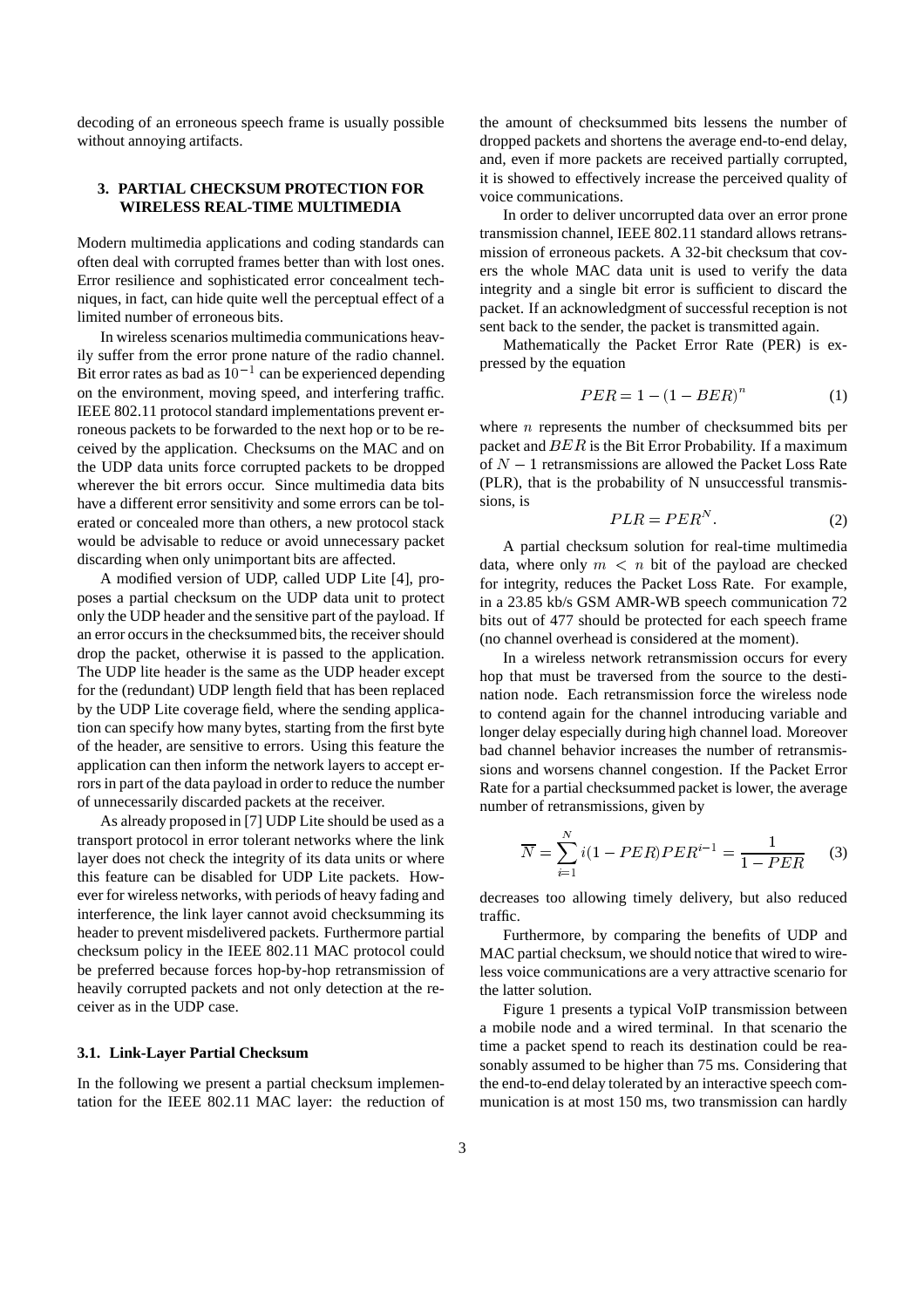be allowed. So, if the packet integrity is only checked at the receiver the possible choices for an erroneous packet are only two: discard the packet or forward it to the application. Instead, if the wireless link layer can verify a partial checksum on the data payload, then forward and backward packets can be quickly retransmitted over the error prone radio link to reduce the PLR without exceeding the allowed total delay.

Performance evaluation of the proposed technique should not only be limited to considering the Packet Loss Rate. Partial checksum, in fact, allows partially corrupted packets and their effect on the decoding process has to be taken into account. Since the checksum covers the most important bits of a speech frame, errors can only occur where they are know to introduce limited distortion. When retransmissions are not allowed this guarantees a better perceived quality compared to the case where that packet is considered lost and concealed. Retransmissions can instead play a fundamental role in favoring total or partial checksum techniques. The latter solution guarantees a lower PLR often accepting lightly corrupted packets, while the former presents more packet losses, but it ensures the integrity of the received ones. The next section will present simulation results used to evaluate the decoded speech quality.

#### **4. SIMULATIONS**

Speech transmission with partial checksum over a wireless channel has been simulated using the Wideband GSM Adaptive Multi-Rate coder. Different BER probabilities and allowed number of retransmissions are considered, objective speech quality measures and *informal listening tests* are then employed to compare the perceived speech quality of the decoded streams.

At the application level speech is encoded by the 23.85 kb/s GSM AMR-WB coder in frames of 477 bits: the first 72 bits belong to Class A and should be protected by the checksum. The checksum should also be computed over the protocol headers used to send the multimedia data over the network. For this purpose we employ the Real-time Transport Protocol (RTP) as defined in the recent RFC 3267 [8] that specifies the payload format to be used for AMR encoded speech signals. Ten control bits are present at the beginning of the payload and additional bits are added to the end as padding to make the payload byte aligned for a total of 61 bytes. For the RTP and the additional UDP and IP headers, a compression scheme has been assumed that allows the 40-byte header to be compressed in 2 bytes as defined for Robust Header Compression [9]. Finally each data-type MPDU (MAC Protocol Data Unit) has a 24-byte header plus a 4 byte checksum.

To support partial checksum at the MAC level an additional field should be introduced to specify the number of

| (IP/UDP/ RTP)<br><b>ROHC</b> |        |               | MAC. |
|------------------------------|--------|---------------|------|
| MAC Header                   | ClassA | ClassB        |      |
|                              |        | <b>SPEECH</b> |      |

**Fig. 2**. Unequal Error Detection coverage (gray area).

covered bit, starting from the beginning of the MAC data unit. Since the maximum allowed size is 2346 bytes a two byte field is required. The total packet length at the MAC layer is then 744 bits, but only 338 will be protected by the partial checksum, as in Figure 2.

The time-varying error characteristic of the wireless channel has been simulated with a two state Gilbert-Elliot model where each state represents a Binary Symmetric Channel [10][11]. Each state is assigned a specific constant BER: in the "good" state (G) errors occur with low probability  $p_G = 10^{-5}$ , while  $<sup>5</sup>$ , while in the "bad" state (B) they happen</sup> with high probability  $p_B = 10^{-3}$ . Withi <sup>3</sup>. Within one state errors are assumed to occur independently from each other. Varying the probability to switch from the good state to the bad state  $(p_{GB})$  and vice versa  $(p_{BG})$  different average bit error rates can be achieved as given by the following equation

$$
\overline{BER} = \pi_G p_G + \pi_B p_B \tag{4}
$$

where  $\pi_G$  and  $\pi_B$  are defined as

$$
\pi_G = \frac{p_{BG}}{p_{BG} + p_{GB}}; \pi_B = \frac{p_{GB}}{p_{BG} + p_{GB}}.
$$
 (5)

In the following simulations  $p_{BG}$  is kept constant to  $0.\overline{6}$  to have the same average burst error length  $(1/p_{BG})$ .

For simplicity we assume that state transitions occur only at multiples of 20 ms and that a packet is entirely sent in one of the two states (no state transitions occur in the middle of the packet). In addition all the packet transmissions are supposed to happen in the same channel state. The packet error rate can then be expressed as

$$
PLR = \pi_G PLR_G + \pi_B PLR_B, \tag{6}
$$

where  $PLR_G$  and  $PLR_B$  are defined as

$$
PLR_G = [1 - (1 - p_G)^n]^N; PLR_B = [1 - (1 - p_B)^n]^N,
$$
\n(7)

while  $n$  is the number of bit covered by the checksum and  $N$  is maximum number of allowed transmissions.

At the receiver the speech frames are decoded and the new ITU perceptual measurement algorithm, the Perceptual Evaluation of Speech Quality (PESQ) [12], is used to measure their perceived speech quality [13]. The PESQ compares the degraded speech with the reference speech (in uncompressed PCM format) and computes an objective Mean Opinion Score (MOS) value in a 5-point scale. In Figure 3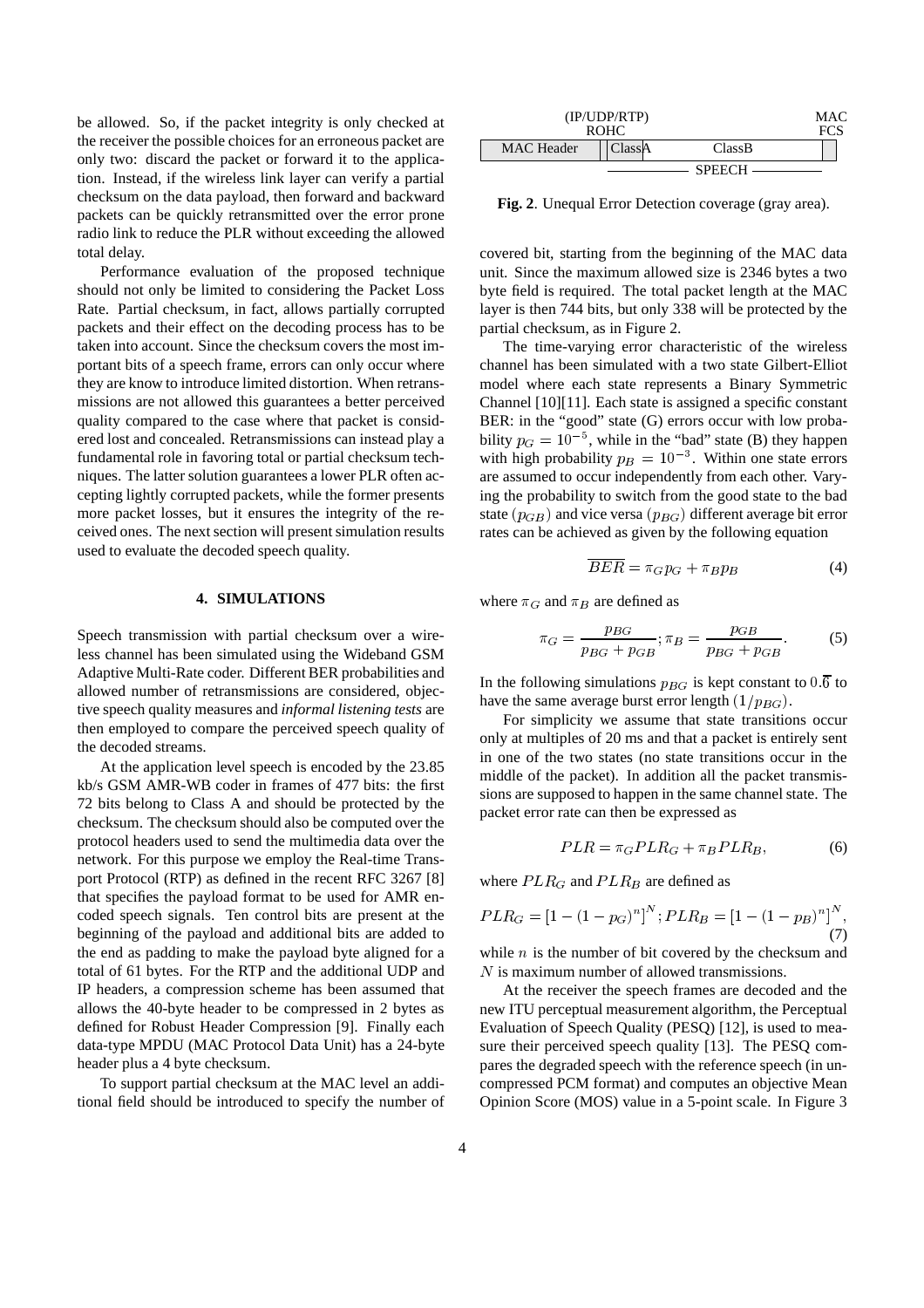

**Fig. 3**. GSM AMR-WB performance on the test sequence using ITU-T P.862 (PESQ) algorithm at different coding rates.

we can initially evaluate the quality of the GSM AMR-WB coder at different rates on the speech stream used in the simulations: 24 different clear sentences spoken by a male and a female speaker for a total of 4800 frames and 96 seconds.

### **4.1. Results**

A single transmission is simulated over a wireless channel at different error rates allowing zero or three retransmissions. Total and partial checksum performance is evaluated for the GSM AMR-WB coding mode at 23.85 kb/s. Corrupted packets are decoded as is without further processing by the AMR decoder, lost frames are concealed as defined in the standard [14]. Perceived quality results are expressed my means of the objective quality measure given by the PESQ MOS.

Firstly we tested the proposed solution without any retransmission: erroneous packets are dropped by the standard IEEE 802.11 checksum technique, while partial checksum forwards the packets only if errors occur in the perceptually least important part of the speech payload (406 bits out of 744). Figure 4 presents the simulation results in terms of lost and corrupted packets, and objective speech quality at different bit error rates. With partial checksum the percentage of received frames is clearly higher. The PESQ score of the corresponding decoded speech also confirms that, for the scenarios under consideration, it is better to receive and decode partially corrupted packets than to lose them altogether.

The second simulation scenario allows a maximum of three retransmissions: the two techniques under analysis present different loss behavior, but also different rates given a particular BER. Figure 5 shows that partial checksum on speech data not only guarantees higher perceived quality for the received speech, but also that it is an effective solution to reduce network load and delay in presence of high bit error rates.



**Fig. 4**. Performance in terms of (a) packet loss rate and (b) PESQ score of IEEE 802.11 GSM AMR-WB speech transmission at 23.85 kb/s, with total and partial checksum, for different Bit Error Rates, without retransmissions.

When the number of allowed retransmissions increases, the performance of the standard (i.e., full checksum) approach improves, reaching and eventually exceeding the proposed technique. Such gains, however, come at the cost of increased congestion, larger delays and greater amount of traffic transmitted.

## **5. CONCLUSIONS**

A new technique to enhance the IEEE 802.11 link-layer effectiveness for interactive speech communications has been presented. Since speech decoders can often deal with corrupted frames better than with lost ones, the standard 802.11 MAC-level error detection on the whole packet has been limited to the most perceptually sensitive bits of a speech frame. Retransmissions are then not required when bit errors occur outside the checksum coverage, on the assumption that they will result in only minor distortion. Simulations performed using the GSM AMR-WB speech coding standard show a clear improvement in speech quality: the negative effect of errors in the less perceptually important bits is, in fact, counterbalanced by the lower number of dis-